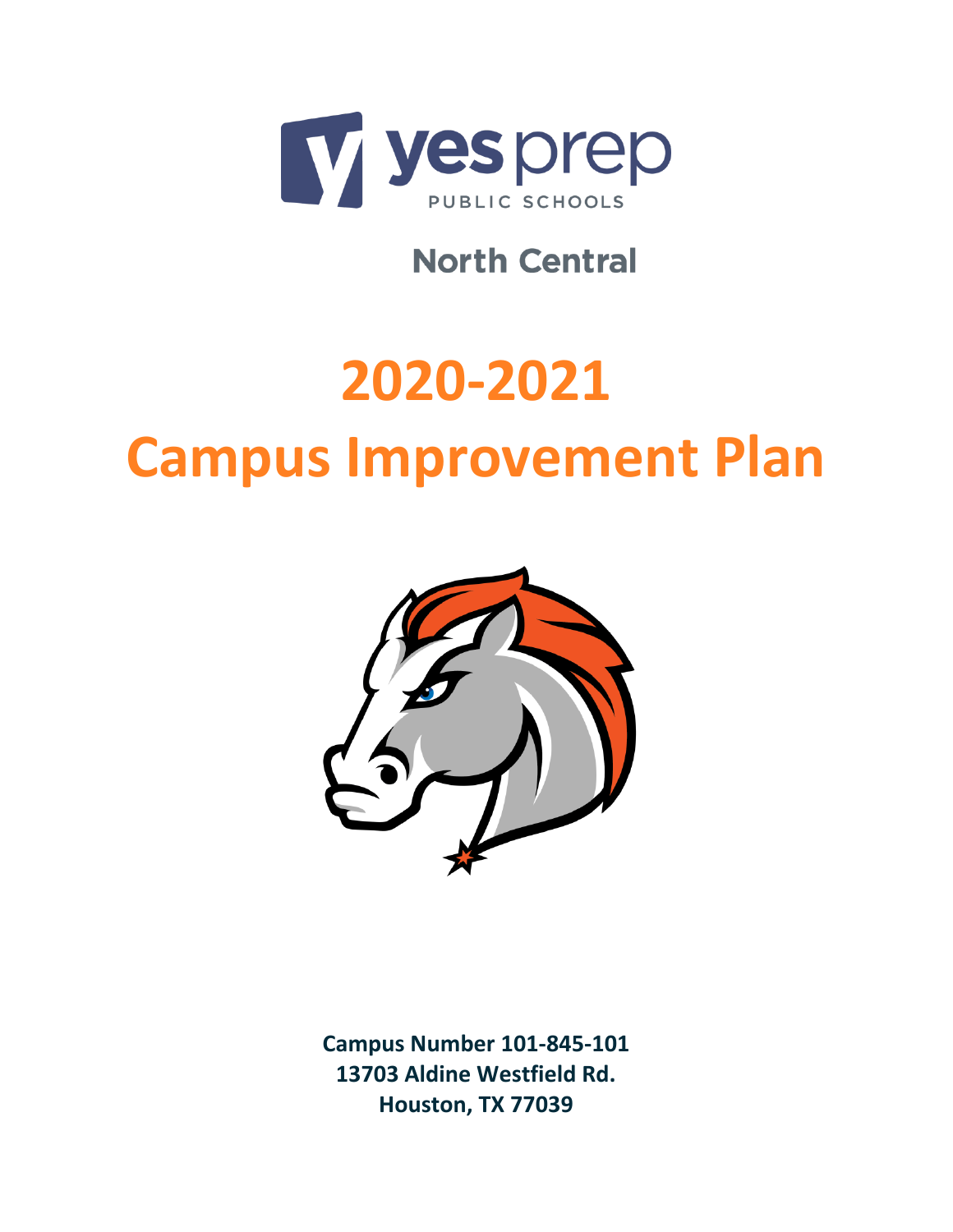## **TABLE OF CONTENTS**

# **Contents**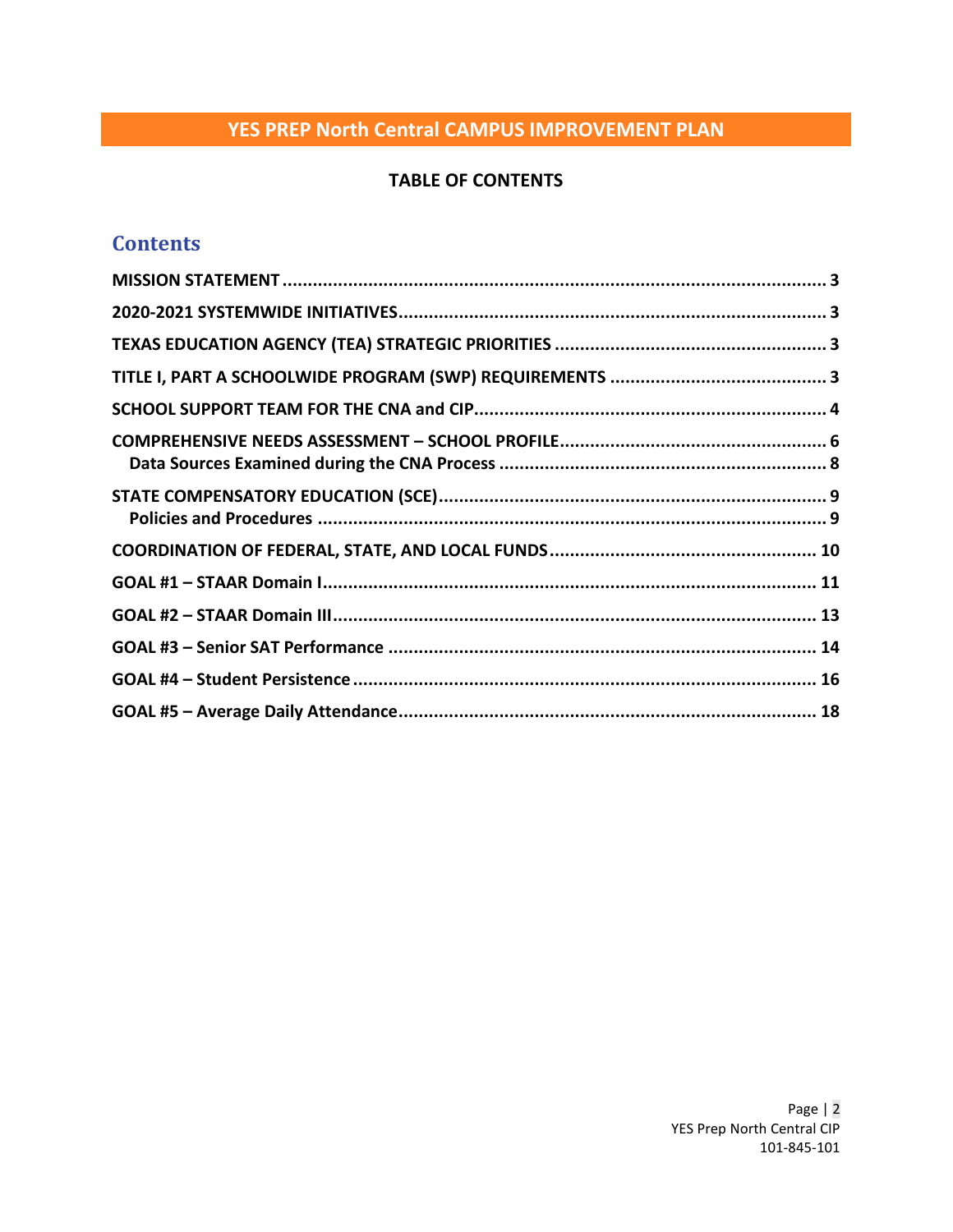## **MISSION STATEMENT**

<span id="page-2-0"></span>YES Prep North Central will increase the number of students from underserved communities who graduate from college prepared to lead.

## **2020-2021 SYSTEMWIDE INITIATIVES**

<span id="page-2-1"></span>YES Prep North Central is part of the YES Prep Public Schools, Inc. (YES Prep, system, or district) network of open-enrollment charter schools. Our systemwide initiatives are:

#### **Mission Outcomes**

- 1. Build consistently excellent schools that prepare all students to graduate from college prepared to lead.
- 2. Serve Houston's underserved communities at scale.

#### **Strategic Priorities**

- 1. Deeply engage the students, families, and communities we serve.
- 2. Recruit, develop, sustain, and retain extraordinary talent.
- 3. Build a diverse organization that values inclusivity and transparency.
- 4. Innovate and implement clear, manageable, and high-leverage academic systems.
- 5. Harness technology and operating systems that promote efficiency and accountability.
- <span id="page-2-2"></span>6. Be financially strategic and sustainable on public funding.

#### **TEXAS EDUCATION AGENCY (TEA) STRATEGIC PRIORITIES** *Every child, prepared for success in college, a career or the military.*

- 1. Recruit, support, and retain teachers and principals.
- 2. Build a foundation of reading and math.
- 3. Connect high school to career and college.
- <span id="page-2-3"></span>4. Improve low-performing schools.

## **TITLE I, PART A SCHOOLWIDE PROGRAM (SWP) REQUIREMENTS**

- Element 1: SWP Comprehensive Needs Assessment (CNA)
- Element 2: SWP Campus Improvement Plan (CIP) Requirements
- Element 3: Parent and Family Engagement (PFE) Requirements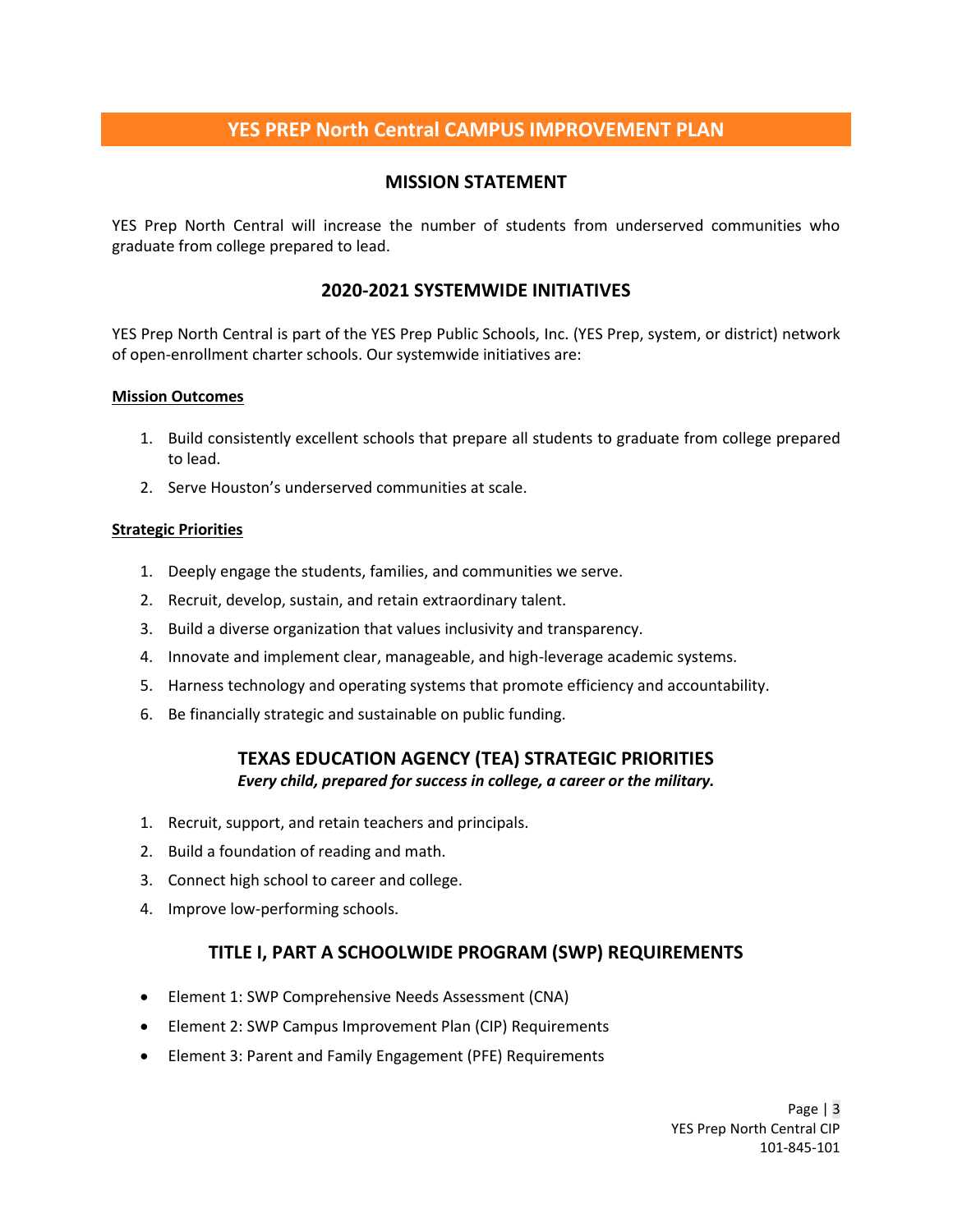## **SCHOOL SUPPORT TEAM FOR THE CNA and CIP**

<span id="page-3-0"></span>

| Jeffrey Osborne | Principal                        |
|-----------------|----------------------------------|
| Jeff Osborne    | Principal                        |
| Ashley Wade     | Dean of Students (HS)            |
| Kimberly Walker | <b>Special Education Manager</b> |
| Laura Leija     | Parent                           |
| Monica Osuna    | Parent/Community Member          |
| Teresa Resendiz | <b>Executive Assistant</b>       |
| Nicole Anderson | <b>Community Member</b>          |

#### **Meetings and Community Access**

The CNA and CIP were developed by the School Support Team (SST). The meetings were held on 8/28/2020 at 1:00 - 1:25 pm and 8/28/2020 at 1:30 - 1:55 pm.

The CIP is available in English and Spanish at the campus front office, on the campus website, at PFE meetings, and at parent and community engagement activities and events.

The CIP will be reviewed and updated quarterly during the 2020-2021 school year.

#### **Campus Goals (Focus/Critical Areas)**

- 1. North Central will achieve a 59% on Domain I (the average of 'Approaches' and above, 'Meets' and above, and 'Masters') on the STAAR test.
- 2. North Central will meet 100% of relevant Domain III STAAR targets.
- 3. 39% of North Central's senior class of 2021 will have a College Ready SAT score of 480 in Reading and 530 in Math
- 4. 93.6% of North Central students enrolled in the 2020-21 school year will return to North Central for 2021-22.
- 5. North Central will maintain a cumulative Average Daily Attendance of 96.5%.

#### **CIP Contact Information**

Any questions regarding this CIP should be directed to: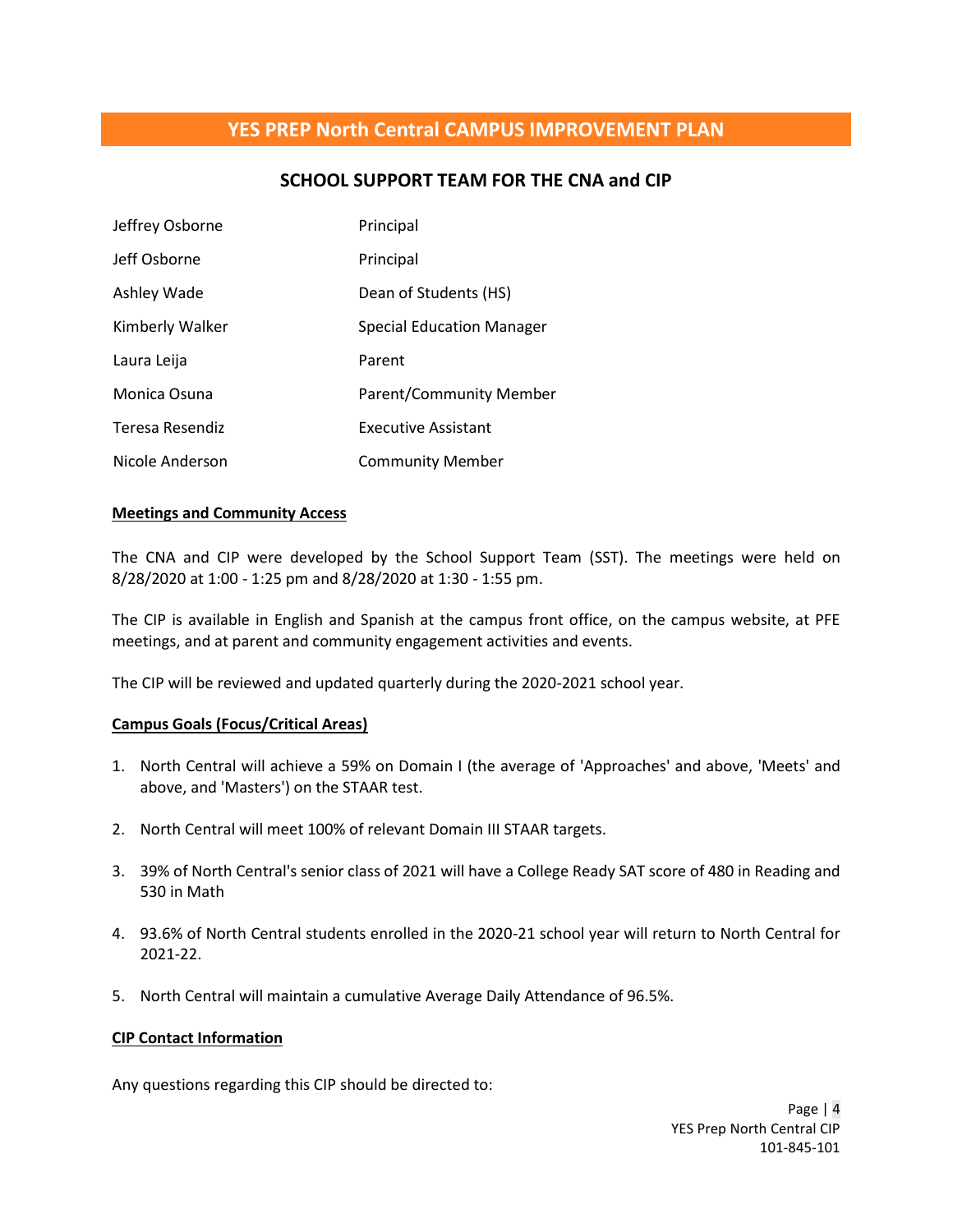#### **Amir Roohi**

Director of State Compliance & Legal Coordination YES Prep Public Schools, Inc. 5515 South Loop East Freeway, Suite B Houston, TX 77033 (832) 475-0813 Office [amir.roohi@yesprep.org](mailto:amir.roohi@yesprep.org)

#### **Jeffrey Osborne**

Principal YES Prep North Central 13703 Aldine Westfield Rd. Houston, TX 77039 (713) 967-8800 jeffrey.osborne@yesprep.org

> Page | 5 YES Prep North Central CIP 101-845-101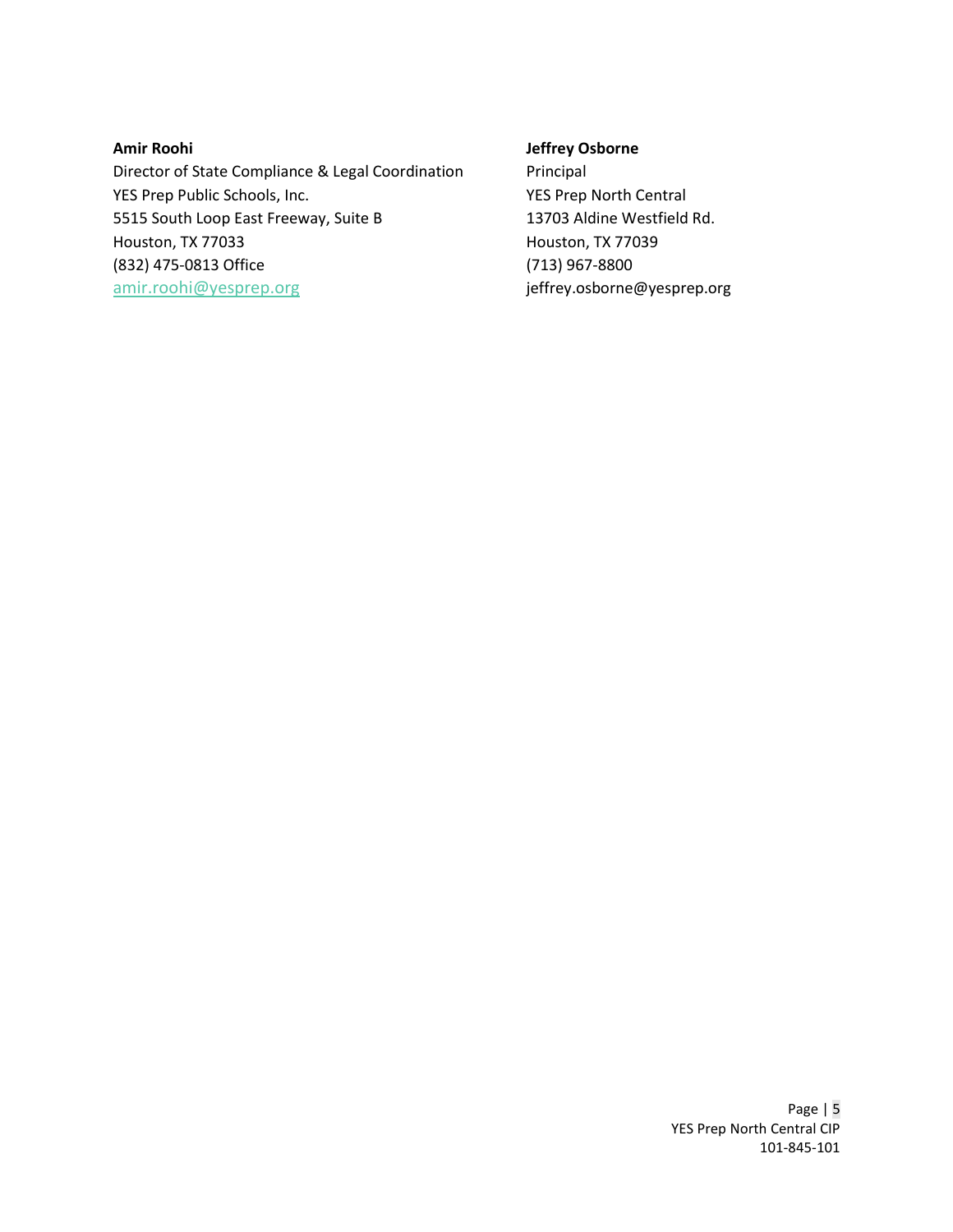## **COMPREHENSIVE NEEDS ASSESSMENT – SCHOOL PROFILE**

<span id="page-5-0"></span>YES Prep North Central was founded in 2003 to serve students in Grades 6-12. YES Prep North Central will increase the number of students from underserved communities who graduate from college prepared to lead.

#### **Student and Staff Demographics**

The 2020-2021 schoolwide student demographics (estimates) are:

- ❖ 985 students in Grades 6-12
- ❖ Race & Ethnicity:
	- o 1.0% African American
	- o 0.4% American Indian
	- o 0.2% Asian
	- o 96.9% Hispanic
	- o 1.3% White
- ❖ 93.0% economically disadvantaged
- ❖ 15.4% English Learners (ELs)
- ❖ 38.6% At-Risk
- ❖ 3.9% Special Education (SpEd)

Moreover, our campus employs 57 teachers and 25 administrators and support staff.

#### **Neighborhoods Served**

The neighborhoods served are 77039, 77032, 77037, 77076, 77093, 77060, 77022.

#### **Neighborhood Demographics**

The neighborhood demographics are 96% Hispanic, less than 1% African-American and other.

#### **Strategies to Serve At-Risk Students**

We have tiered reading courses in 6-8 with two full time literacy teachers to ensure our students become fluent readers. We also have a campus Literacy Specialist who analyzes English Language Learner data to support students and staff, provides small group and one-on-one instruction to our lowest readers and highest need ELL students, and sits on the instructional leadership team. We have a Special Education Manager who works with a compliance specialist, a special education aide, and two Special Education teachers to meet the needs of our Special Education students. Deans of Instruction work to coach

> Page | 6 YES Prep North Central CIP 101-845-101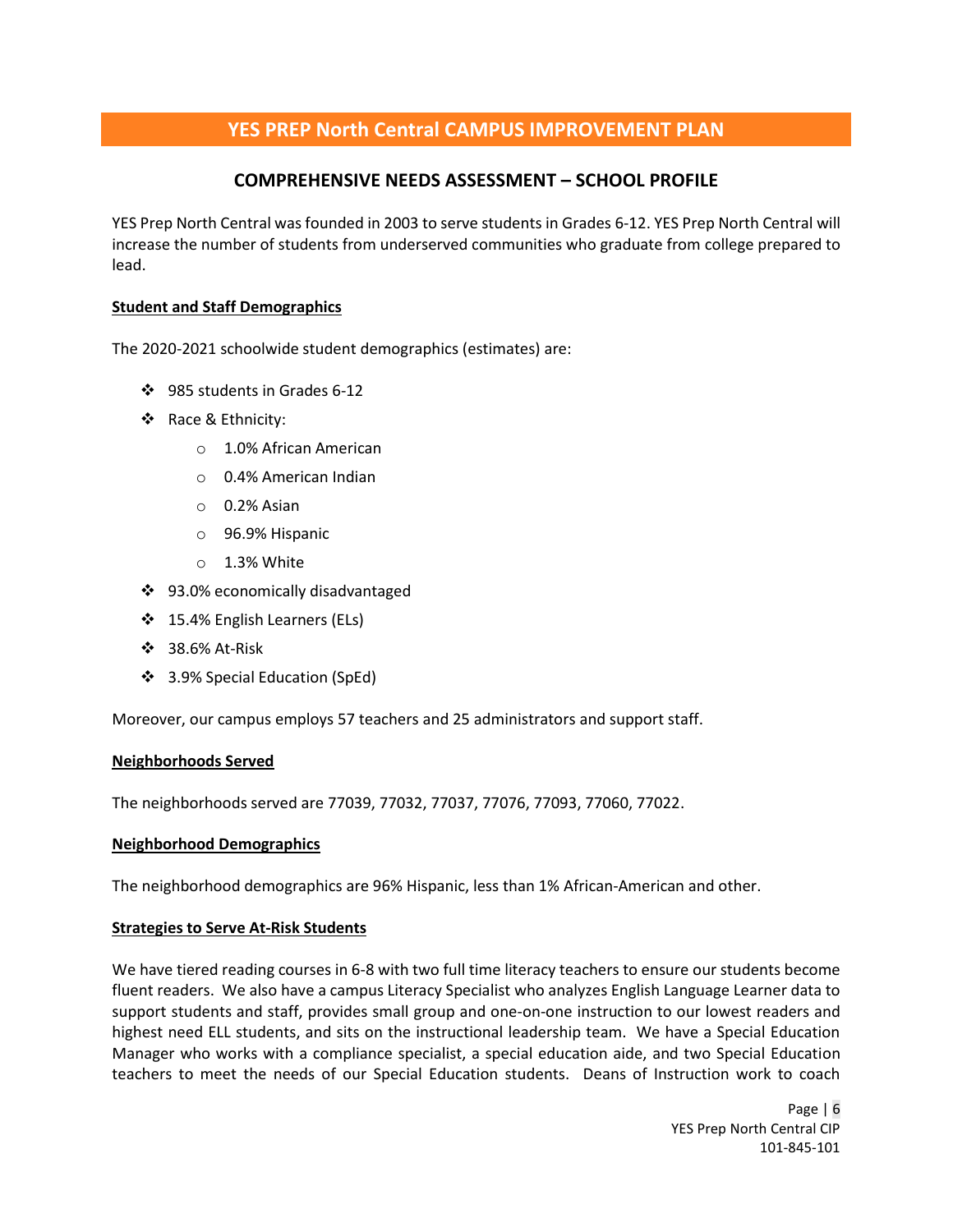teachers on meeting the needs of their students including providing tutorials to at-risk students, in class remediation, and one-on-one instruction. The NC leadership team is aligned around our 2020-2021 campus goals and 2019-20 campus performance data, including student achievement of our English Language Learners, Special Education Population, etc.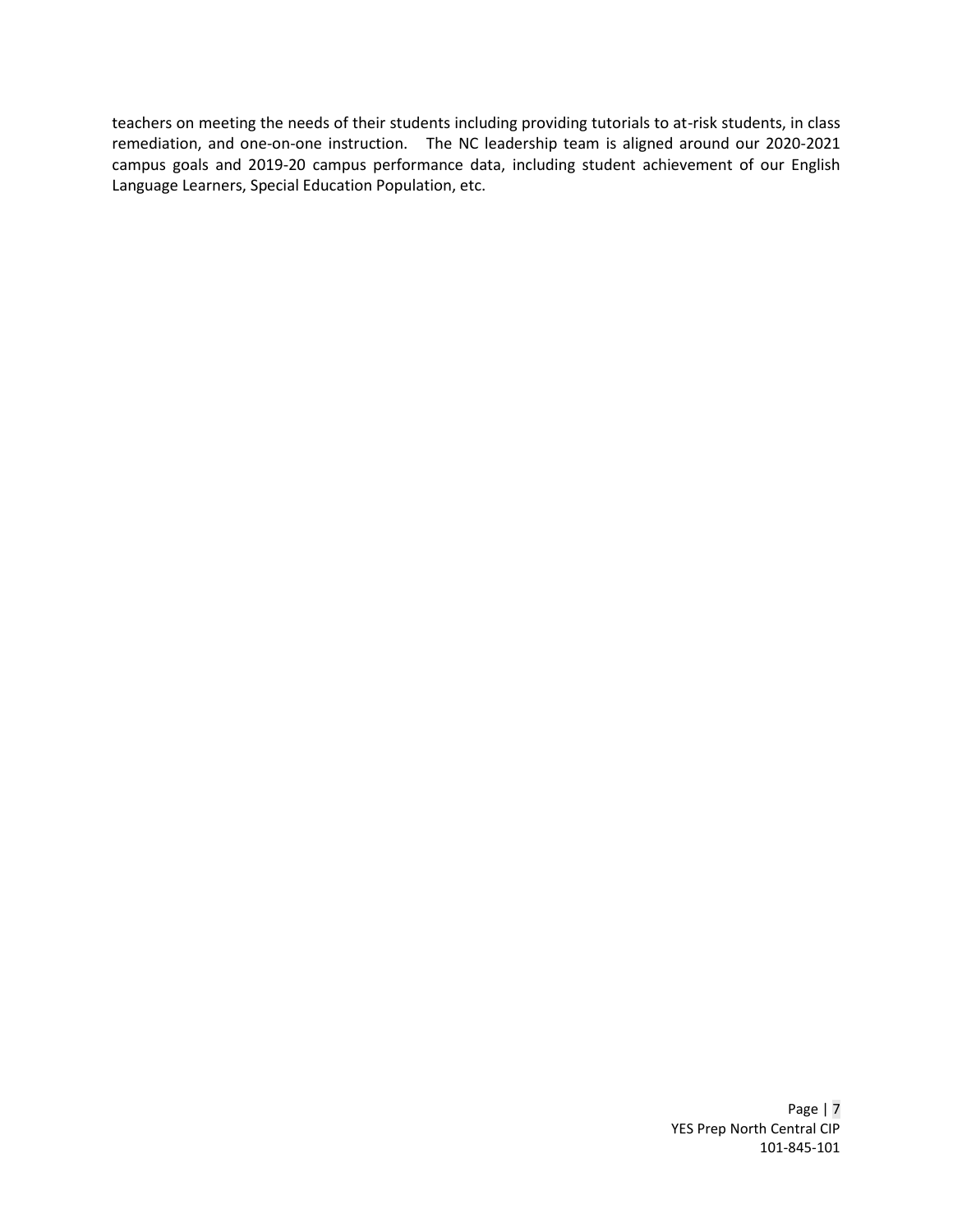<span id="page-7-0"></span>

| Data Sources Examined during the CNA Process                                                           | <b>Title I SWP</b><br><b>Element</b> |
|--------------------------------------------------------------------------------------------------------|--------------------------------------|
| <b>TEA Accountability Ratings</b><br>$\bullet$                                                         | 1, 2, 3                              |
| STAAR data (disaggregated by subpopulation)<br>$\bullet$                                               |                                      |
| Persistence data (disaggregated by subpopulation)                                                      |                                      |
| Attendance data<br>$\circ$                                                                             |                                      |
| School Leaver/withdrawal data<br>$\circ$                                                               |                                      |
| Student demographic data                                                                               |                                      |
| EL student data<br>$\bullet$                                                                           |                                      |
| SpEd student data<br>$\bullet$                                                                         |                                      |
| At-risk student data<br>$\bullet$                                                                      |                                      |
| Other demographic data from public elementary schools within the<br>$\bullet$<br>attendance boundaries |                                      |
| Teacher performance and development data<br>$\bullet$                                                  |                                      |
| Teacher feedback from beginning-of-year trainings<br>$\bullet$                                         |                                      |
| Recruitment activities (e.g., input from parents and community members)<br>$\bullet$                   |                                      |
| Registration activities (e.g., input from parents)<br>٠                                                |                                      |
| Neighborhood demographic data and trends                                                               |                                      |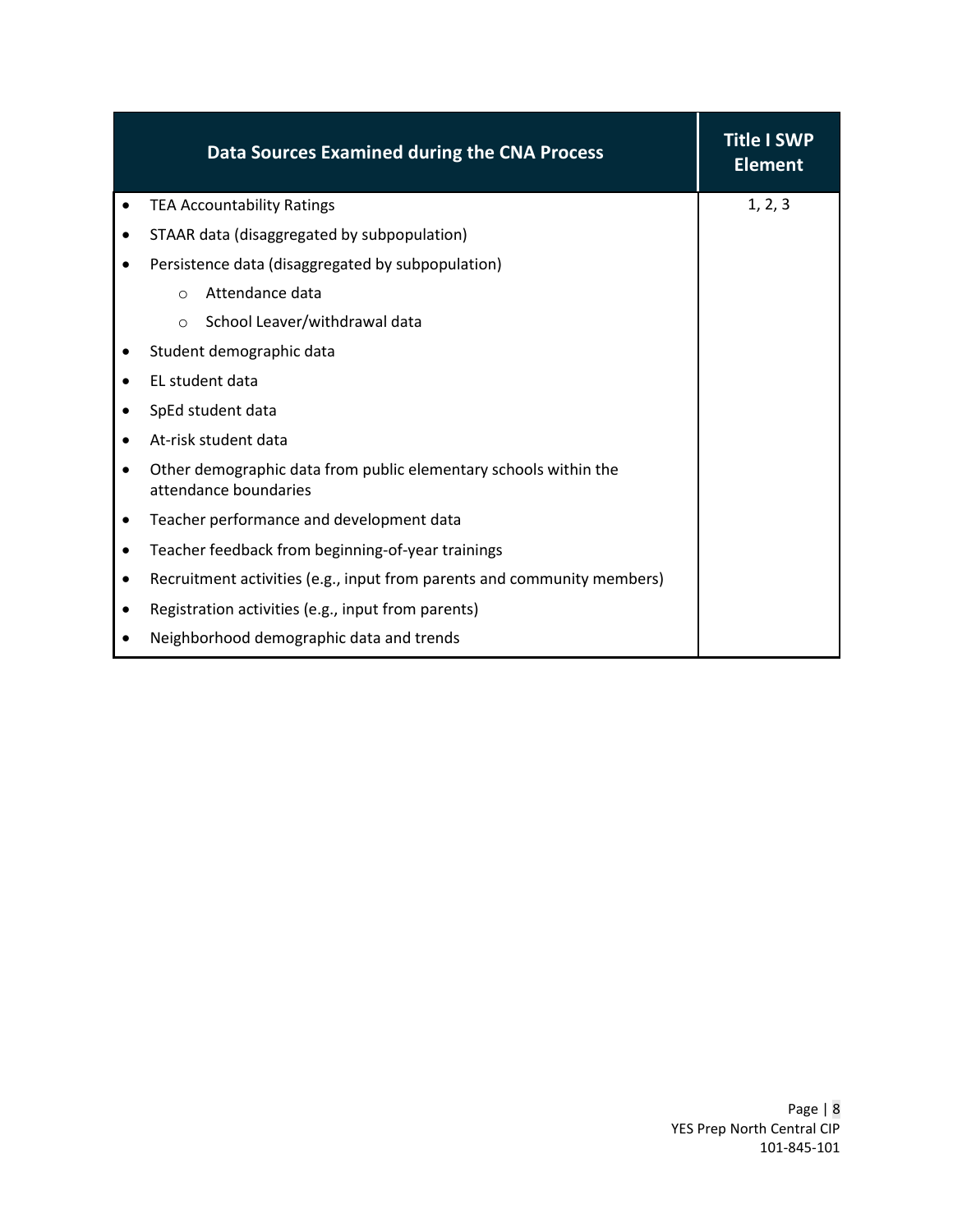## **STATE COMPENSATORY EDUCATION (SCE)**

#### <span id="page-8-1"></span><span id="page-8-0"></span>**Policies and Procedures**

YES Prep has systemwide written policies and procedures to identify the following:

- Students who are at risk of dropping out of school under state criteria
- Students who are at risk of dropping out of school under local criteria
- How students enter the SCE program
- How students are exited from the SCE program
- Cost of the regular education program in relation to budget allocations per student and/or instructional staff per student ratio

Total SCE funds allotted to North Central: \$1,098,253

The process we use to identify students at-risk is:

- Six-weeks documented interventions once a student is in the response to intervention (RTI) process.
- If the student does not improve after six weeks, they will be evaluated by the RTI team to identify other necessary interventions.
- Student would be identified as at-risk after the RTI team meets.

The process we use to exit students from the SCE program who no longer qualify is:

- The RTI team will evaluate at-risk students at the six-week point to determine if they need continued interventions; or
- Based on performance, should be exited from the SCE program.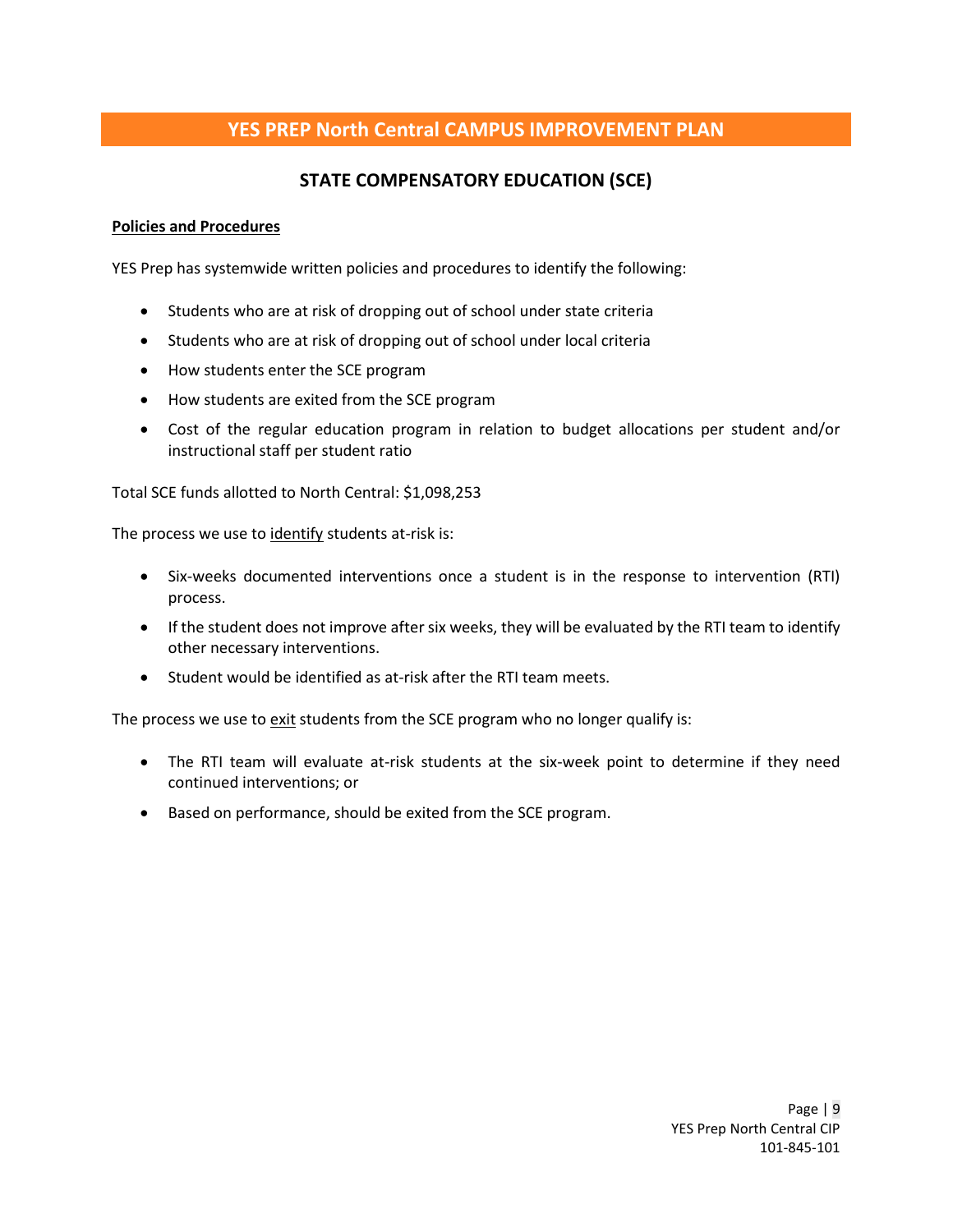## **COORDINATION OF FEDERAL, STATE, AND LOCAL FUNDS**

<span id="page-9-0"></span>Federal funds will be integrated and coordinated with State and Local funds to meet the needs of all our students.

#### **Federal Funds**

- Title I, Part A: \$492,943
- Special Education (IDEA-B): \$134,619
- National School Lunch Program: \$410,716

#### **State and Local Funds**

- General State: \$7,660,086
- State Compensatory Education: \$1,098,253
- Bilingual/ESL Program: \$115,095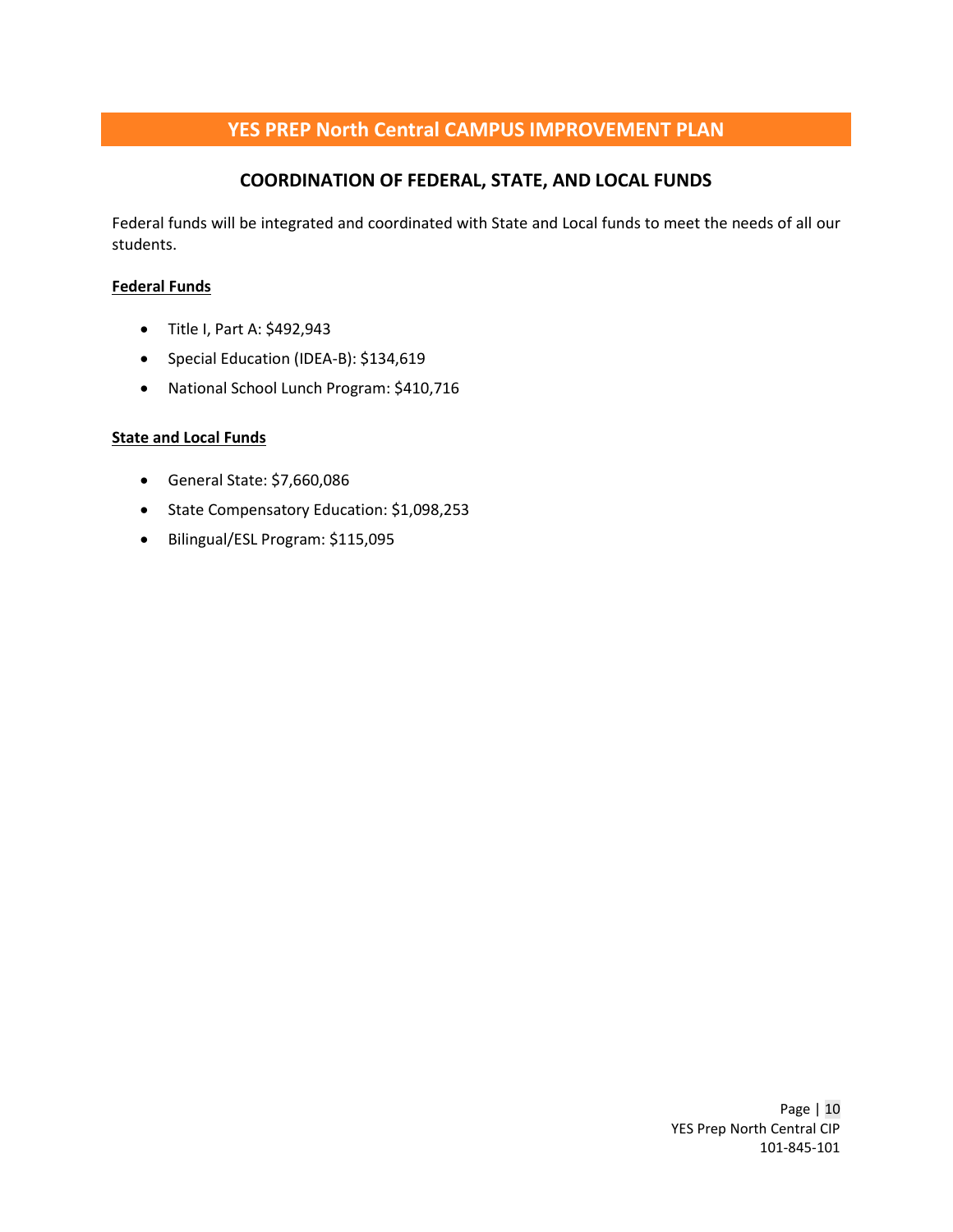|                                                  | <b>GOAL #1 - STAAR Domain I</b>                                                                                                                                                                                                                                                              |
|--------------------------------------------------|----------------------------------------------------------------------------------------------------------------------------------------------------------------------------------------------------------------------------------------------------------------------------------------------|
| <b>CNA Focus Areas</b>                           | North Central will achieve a 59% on Domain I (the average of 'Approaches' and above, 'Meets' and above, and 'Masters')<br>on the STAAR test.                                                                                                                                                 |
| <b>CNA Strengths</b>                             | About half of all STAAR classes will be taught by teachers returning to the same content area. Additionally, all but two STAAR courses<br>will be taught by experienced teachers. Content expertise - quiet a few teachers at North Central are the course facilitators for the<br>district. |
| <b>CNA Needs or</b><br><b>Challenges</b>         | About half al all STAAR classes will be taught by teachers who are new the content area. This year will be different as we navigate<br>virtual and in-person learning using our LMS this year.                                                                                               |
| <b>Systemwide Strategic</b><br><b>Priorities</b> | 4. Innovate and implement clear, manageable, and high-leverage academic systems.                                                                                                                                                                                                             |
| <b>TEA Strategic</b><br><b>Priorities</b>        | 2. Build a foundation of reading and math.                                                                                                                                                                                                                                                   |

<span id="page-10-0"></span>

| <b>Strategies / High Impact Actions</b>                                                                                              | <b>Staff</b><br>Responsible | <b>Resources Needed</b>                                                                                                                    | <b>Baseline Data &amp; Monitoring</b><br><b>Sources</b> | <b>Timeline</b>                   |
|--------------------------------------------------------------------------------------------------------------------------------------|-----------------------------|--------------------------------------------------------------------------------------------------------------------------------------------|---------------------------------------------------------|-----------------------------------|
| Offering consistent spaces for ELA teachers<br>to internalize content, share best practices,<br>and analyze student achievement data | Academics<br>Team           | Normed data analysis<br>tools/procedures, Reigniting<br><b>Student Achievement</b><br>Playbook, school<br>professional development<br>time | Unit assessments                                        | 8/24/2020 to STAAR<br>assessments |
| Utilize the Student Achievement Playbook to<br>improve the quality of online teaching and<br>learning                                | Academics<br>Team           | Student Achievement<br>Playbook                                                                                                            | <b>Evaluation scores</b>                                | SY 20-21                          |
| Coaching teachers to plan for and maintain<br>100% student engagement during online and<br>in-person learning.                       | Academics<br>Team           | <b>Student Achievement</b><br>Playbook and school                                                                                          | formative assessment<br>tracking                        | SY 20-21                          |

Page | 11 YES Prep North Central CIP 101-845-101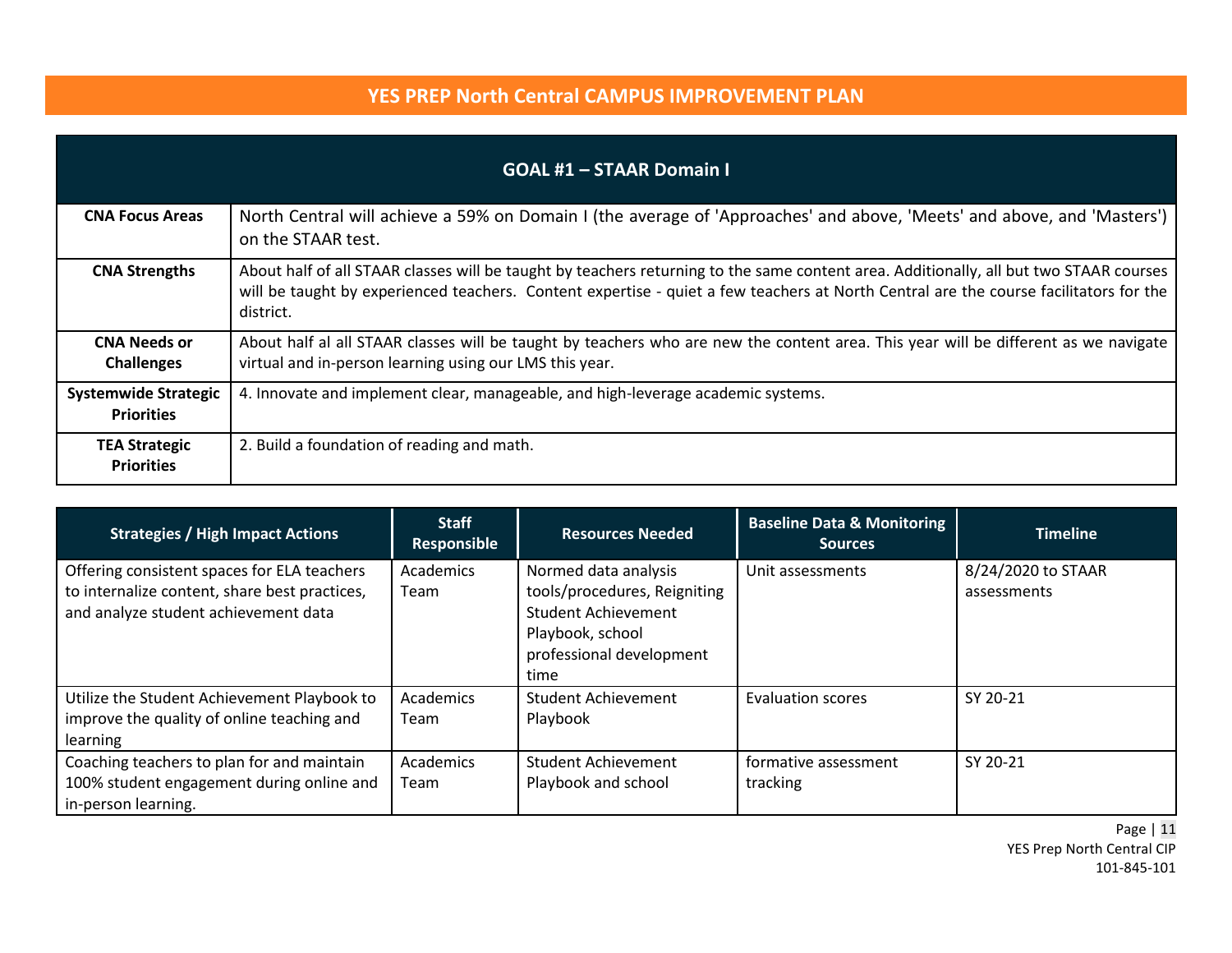|                                                                                                       |                               | professional development<br>time                       |                                                     |                                                                                                                                |
|-------------------------------------------------------------------------------------------------------|-------------------------------|--------------------------------------------------------|-----------------------------------------------------|--------------------------------------------------------------------------------------------------------------------------------|
| District level content team professional<br>development, data analysis, and instructional<br>planning | DOA/DOI<br>Content<br>Leaders | Academic Teams Pages with<br>course-specific materials | Power BI/Tableau to analyze<br>unit assessment data | PD Days and Data Analysis<br>scheduled on Current<br>School Year Calendar<br>Unit level data analysis and<br>plannign with DOI |

Page | 12 YES Prep North Central CIP 101-845-101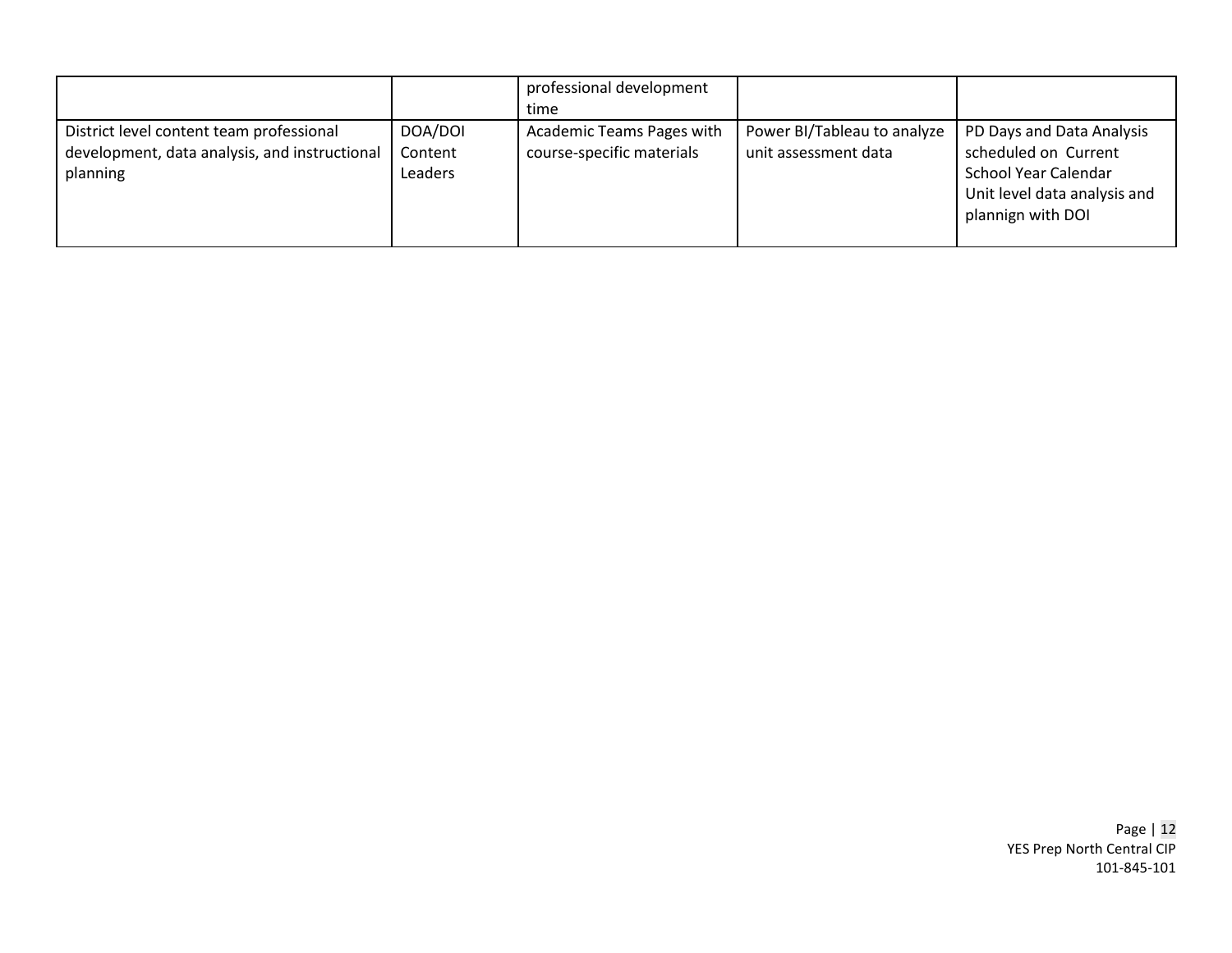| <b>GOAL #2 - STAAR Domain III</b>                |                                                                                                                                                                                 |  |  |
|--------------------------------------------------|---------------------------------------------------------------------------------------------------------------------------------------------------------------------------------|--|--|
| <b>CNA Focus Areas</b>                           | North Central will meet 100% of relevant Domain III STAAR targets.                                                                                                              |  |  |
| <b>CNA Strengths</b>                             | STAAR math performance was strong last year, and most of the STAAR math teachers are returning. Additionally, the math SpED<br>teacher will be returning.                       |  |  |
| <b>CNA Needs or</b><br><b>Challenges</b>         | Students from special pops need a lot of support in English, so it will be important to standardize what support for students from<br>special pops looks like in those courses. |  |  |
| <b>Systemwide Strategic</b><br><b>Priorities</b> | 4. Innovate and implement clear, manageable, and high-leverage academic systems.                                                                                                |  |  |
| <b>TEA Strategic</b><br><b>Priorities</b>        | 2. Build a foundation of reading and math.                                                                                                                                      |  |  |

<span id="page-12-0"></span>

| <b>Strategies / High Impact Actions</b>                                                                                             | <b>Staff</b><br>Responsible | <b>Resources Needed</b>                                                  | <b>Baseline Data &amp; Monitoring</b><br><b>Sources</b>             | <b>Timeline</b> |
|-------------------------------------------------------------------------------------------------------------------------------------|-----------------------------|--------------------------------------------------------------------------|---------------------------------------------------------------------|-----------------|
| Using targeted and streamlined content and<br>language supports for students from special<br>populations                            | Academics<br>Team           | <b>Anchors for ELLs</b>                                                  | ELL performance on<br>summative assessments                         | SY 20-21        |
| Providing opportunities in each class for ELs<br>to practice listening and reading skills, as well<br>as written and spoken English | Academics<br>Team           | Content materials                                                        | Online and In-Person<br>observations and TELPAS<br>assessment       | SY 20-21        |
| Coach teachers to provide appropriate<br>accommodations and modifications for<br>students during online and in-person<br>learning.  | Academics<br>Team           | Reignite Student<br>Achievement Playbook,<br>SpED field guides, and IEPs | SpED performance on<br>summative assessments in<br>English and math | SY 20-21        |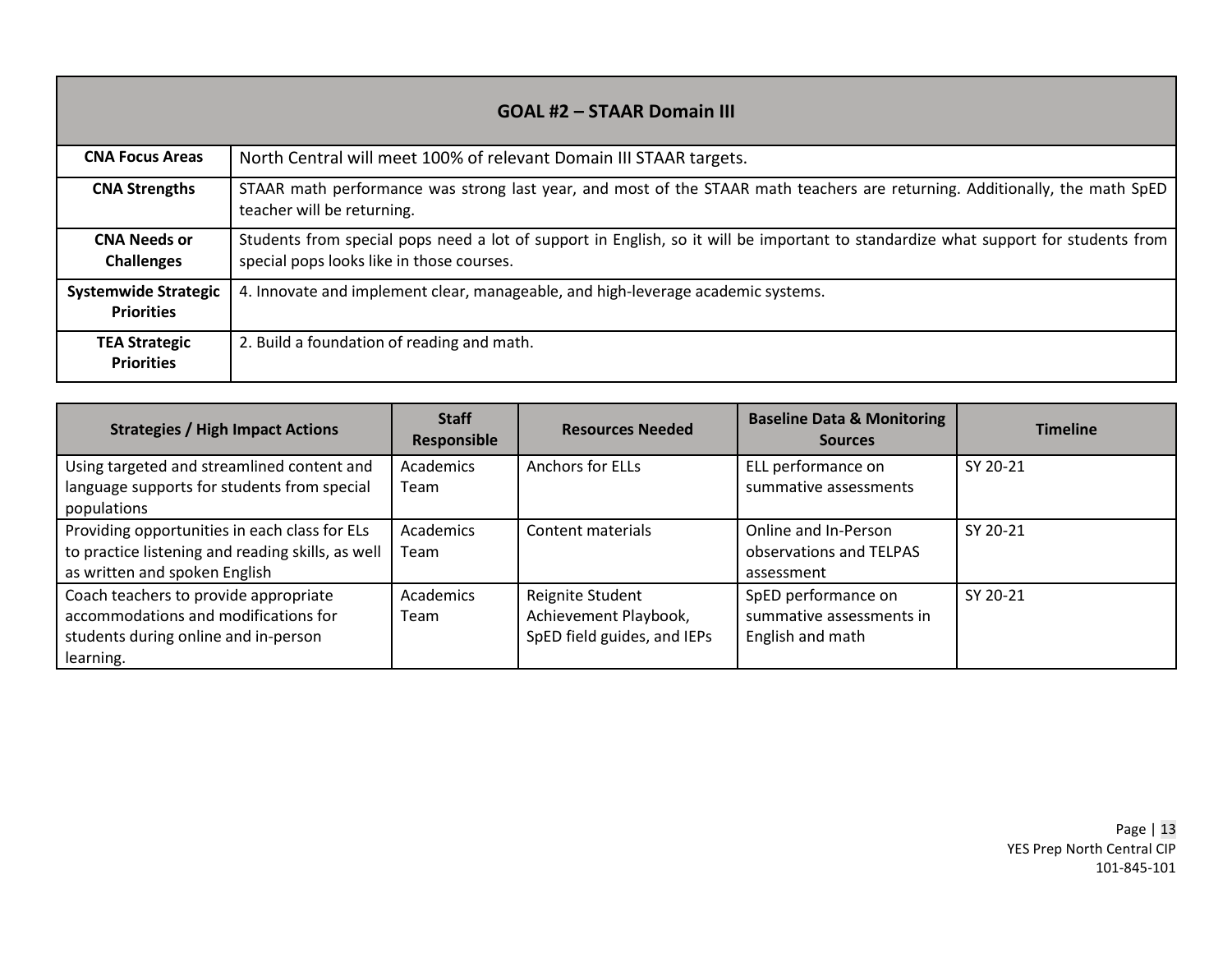|                                                  | <b>GOAL #3 - Senior SAT Performance</b>                                                                                                                                           |
|--------------------------------------------------|-----------------------------------------------------------------------------------------------------------------------------------------------------------------------------------|
| <b>CNA Focus Areas</b>                           | 39% of North Central's senior class of 2021 will have a College Ready SAT score of 480 in Reading and 530 in Math                                                                 |
| <b>CNA Strengths</b>                             | - We have a highly effective abd veteran high school math department with two Advanced teachers in Algebra I, a 4th year geometry<br>teacher, and an Advanced Algebra II teacher. |
|                                                  | -Our district has a clear plan for increasing student test suppor                                                                                                                 |
| <b>CNA Needs or</b><br><b>Challenges</b>         | -Our junior seminar teacher, who will complete the SAT prep unit with our juniors, has limited background on the SAT and is teaching<br>this course for the first time.           |
|                                                  | -Our Director of College Counseling (DCC) is in his first year as a director.                                                                                                     |
| <b>Systemwide Strategic</b><br><b>Priorities</b> | 4. Innovate and implement clear, manageable, and high-leverage academic systems.                                                                                                  |
| <b>TEA Strategic</b><br><b>Priorities</b>        | 3. Connect high school to career and college.                                                                                                                                     |

<span id="page-13-0"></span>

| <b>Strategies / High Impact Actions</b>                           | <b>Staff</b><br><b>Responsible</b>                                                                                                 | <b>Resources Needed</b>                                                                                     | <b>Baseline Data &amp; Monitoring</b><br><b>Sources</b>            | <b>Timeline</b>      |
|-------------------------------------------------------------------|------------------------------------------------------------------------------------------------------------------------------------|-------------------------------------------------------------------------------------------------------------|--------------------------------------------------------------------|----------------------|
| Implementation and execution of Khan<br>Academy with retesters    | Senior Seminar<br>Instructors,<br>College<br>Counselors,<br>Director of<br>College<br>Counseling,<br>Dean of<br><b>Instruction</b> | Laptops, internet access,<br>College Board and Khan<br>Academy accounts, progress<br>monitoring spreadsheet | Individual Khan Academy<br>reports                                 | 8.24.20 - 11.30.2020 |
| Direct instruction in the senior seminar<br>classes and tutorials | Senior Seminar<br>Instructors,<br>Algebra II<br>Teacher,                                                                           | Kaplan Test Prep books,<br>Algebra+English<br>III+Geometry Teachers,                                        | Attendance rosters, Khan<br>Academy Reports,<br>Diagnostic results | 8.24.20 - 11.30.2020 |

Page | 14 YES Prep North Central CIP 101-845-101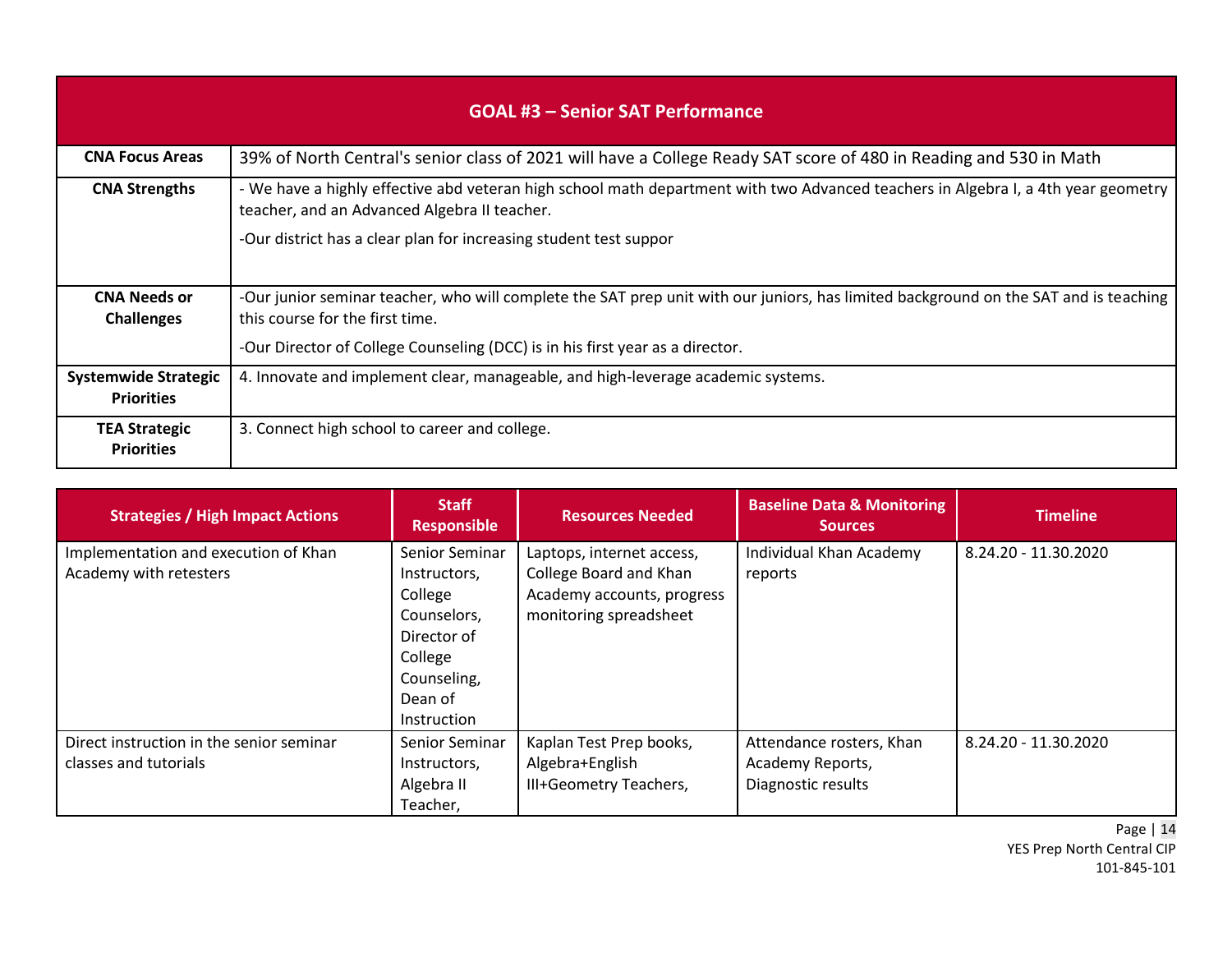|                                                                                 | Geometry<br>Teacher,<br>English III<br>Teacher,<br>Director of<br>College<br>Counseling                                                                                                                       | Incentives for teachers<br>(stipends)                                                                                                                 |                                    |                      |
|---------------------------------------------------------------------------------|---------------------------------------------------------------------------------------------------------------------------------------------------------------------------------------------------------------|-------------------------------------------------------------------------------------------------------------------------------------------------------|------------------------------------|----------------------|
| Building a culture of investment in the SAT<br>through education and incentives | Senior Seminar<br>Instructors,<br>College<br>Counselors,<br>Director of<br>College<br>Counseling,<br>Dean of<br>Instruction,<br>Dean of<br>Students,<br>Director of<br>Student<br>Support,<br><b>Teachers</b> | SAT Posters/Online<br>announcements, alternative<br>schedule for a pep rally,<br>various decorations, gift<br>pencils, and SAT question of<br>the day | <b>Student Satisfaction Survey</b> | 8.24.20 - 11.30.2020 |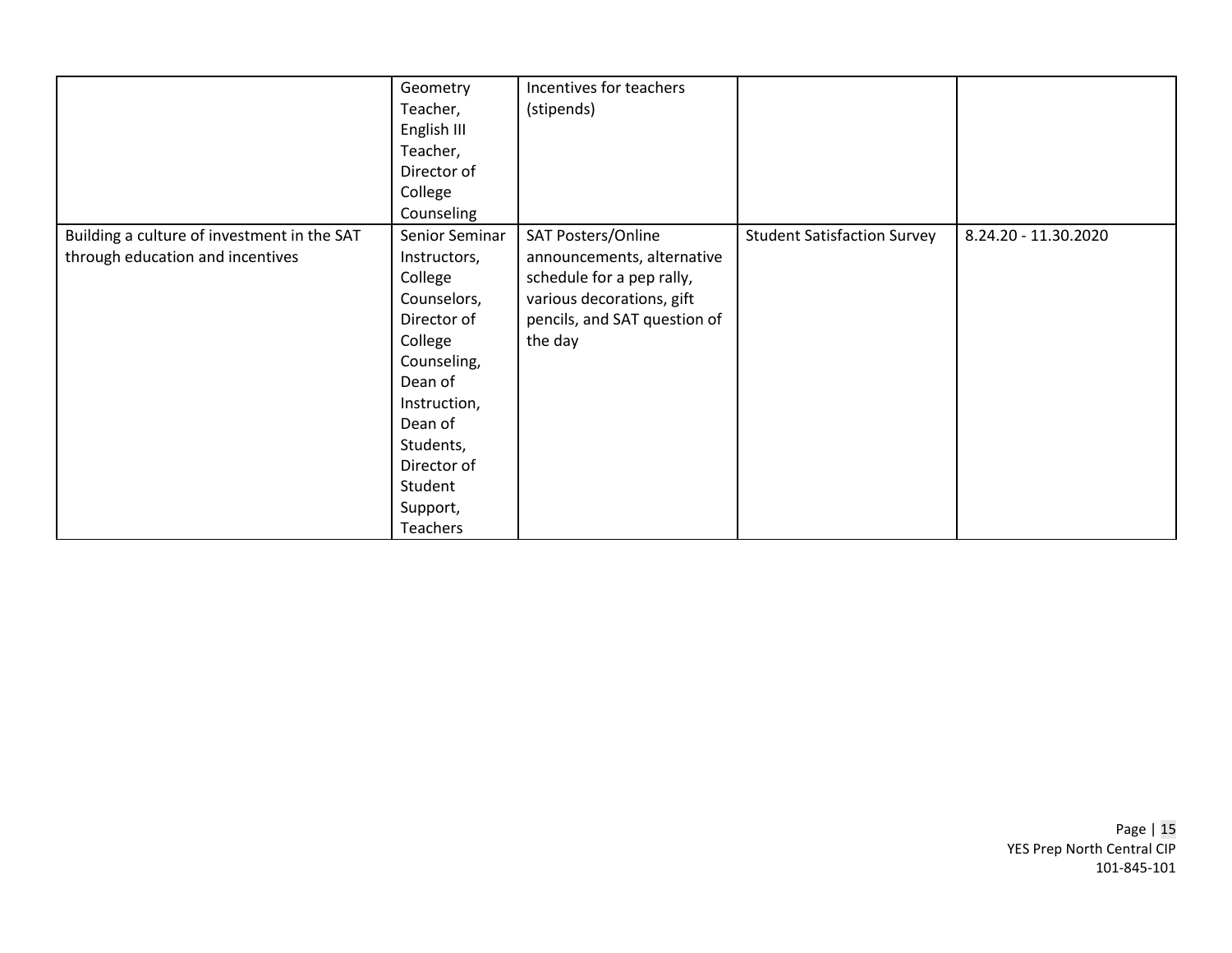| <b>GOAL #4 - Student Persistence</b>             |                                                                                                                                                                                                                                                                                                                                                                                                                                                                  |  |  |
|--------------------------------------------------|------------------------------------------------------------------------------------------------------------------------------------------------------------------------------------------------------------------------------------------------------------------------------------------------------------------------------------------------------------------------------------------------------------------------------------------------------------------|--|--|
| <b>CNA Focus Areas</b>                           | 93.6% of North Central students enrolled in the 2020-21 school year will return to North Central for 2021-22.                                                                                                                                                                                                                                                                                                                                                    |  |  |
| <b>CNA Strengths</b>                             | YES NC has had over 94.45% student persistence since 2012.                                                                                                                                                                                                                                                                                                                                                                                                       |  |  |
| <b>CNA Needs or</b><br><b>Challenges</b>         | We continue to lose some HS students to other high schools in the area due to opportnities not offered at NC (dual credit options,<br>option to leave school early, opportunities to graduate early). We have created seveal electives offerings for this year (digital media,<br>student leadership, yearbook, etc) and senior early release that we hoped to offer. However, this year, with our schedule and online<br>enviornment, this is more challenging. |  |  |
| <b>Systemwide Strategic</b><br><b>Priorities</b> | 1. Deeply engage the students, families, and communities we serve.                                                                                                                                                                                                                                                                                                                                                                                               |  |  |
| <b>TEA Strategic</b><br><b>Priorities</b>        | <b>NA</b>                                                                                                                                                                                                                                                                                                                                                                                                                                                        |  |  |

<span id="page-15-0"></span>

| <b>Strategies / High Impact Actions</b>       | <b>Staff</b><br><b>Responsible</b> | <b>Resources Needed</b>     | <b>Baseline Data &amp; Monitoring</b><br><b>Sources</b> | <b>Timeline</b>             |
|-----------------------------------------------|------------------------------------|-----------------------------|---------------------------------------------------------|-----------------------------|
| Data Driven Programming- Utilize parent and   | DSS, DOS, SSCs,                    | Pathway Surveys             | Decrease the number of                                  | Utilizing District Wide     |
| student data from Pathways, student survey,   | GLCs, Teachers                     | <b>Blue Orange Lessons</b>  | suspensions                                             | Resources to create a       |
| and SLC to create targeted programming for    |                                    | <b>Morning Meeting Crew</b> | Be proactive and present                                | rotation schedule for BO    |
| students, families, and staff regarding       |                                    | Access to SAFs              | instead of reactive                                     | One Parent Meeting a        |
| observed trends of concern.                   |                                    |                             |                                                         | month                       |
| Joyful Environment- Improve culture systems   | <b>School Culture</b>              | Calendar                    | Increase in student survey                              | HERO, Blue                  |
| to support execution of high expectations     | Team                               | Restructuring HERO- one     | data-specifically the strong                            | Orange/Advisory,            |
| and high support environment. This includes   |                                    | week refresh, 2 trigger     | relationships and sense of                              | Homeroom, were              |
| a the virtual learning environment, including |                                    | Homeroom                    | belonging by strategically                              | restructured over the       |
| using time in homeroom and Blue Orange to     |                                    | <b>Student Survey Data</b>  | using time to connect with                              | summer                      |
| build relationships.                          |                                    | Virtual time for            | students in a virtual setting.                          | Student Survey administered |
|                                               |                                    | homeroom/Blue Orange        |                                                         | twice per year              |
|                                               |                                    |                             |                                                         | Homeroom is daily           |
| Relationship Building- Utilize student survey | DSS, DOS, SSCs,                    | PD, Morning Meetings, Blue  | Increase in student survey                              | SCT meetings bi-weekly,     |
| data to indentify opportunities to increase   | GLCs, Teachers,                    | Orange, Physical            | data-specifically the trusted                           | Tactical/Strategic, DOS     |
| student feeling of trusted adult. This will   | Students                           | Environments, Grade Level   |                                                         | checkpoints, Weekly         |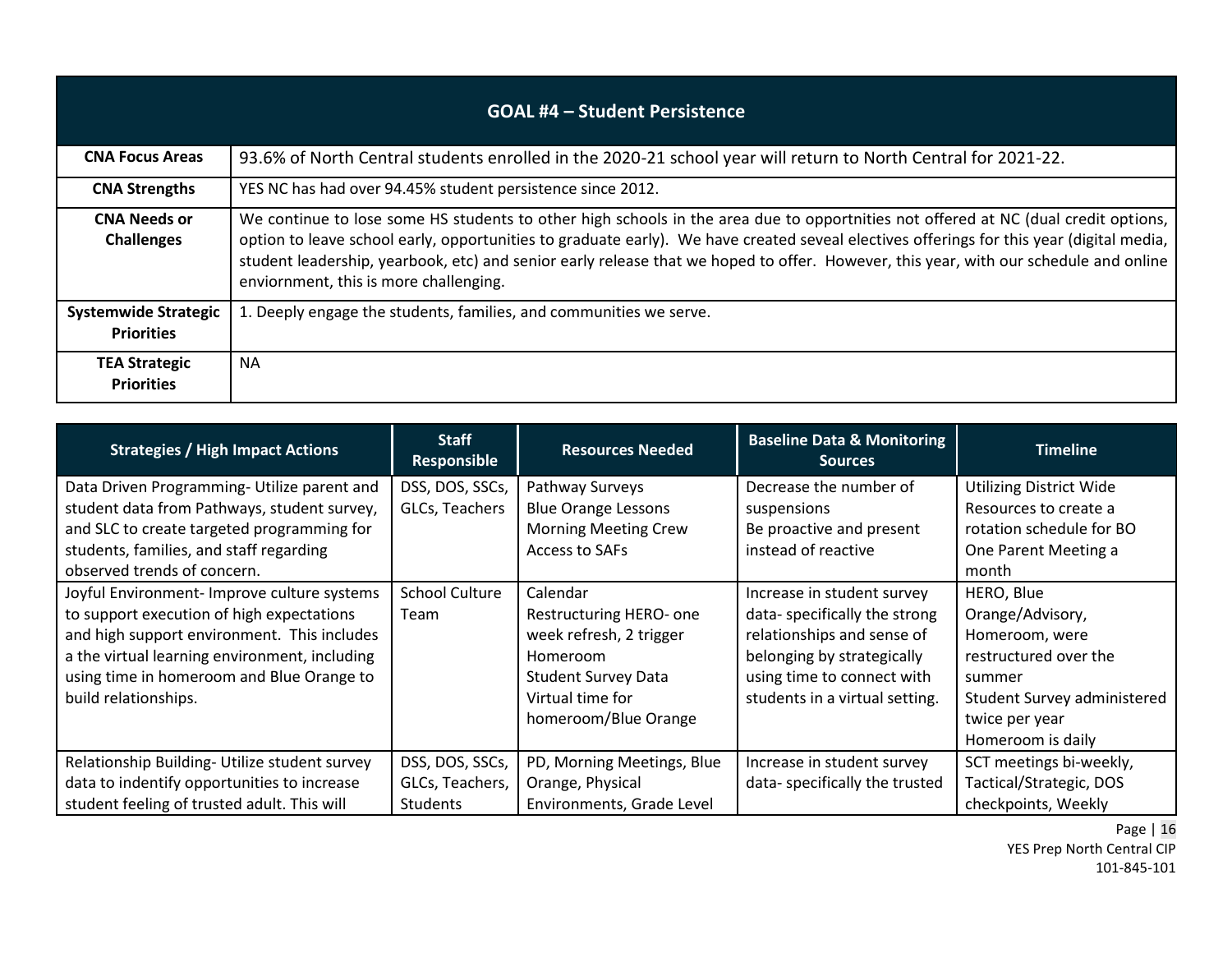| include analysis at multiple levels be | Meetings, Grade Level Chair   adult increase in Q12 for |              | individual checkins, Weekly |
|----------------------------------------|---------------------------------------------------------|--------------|-----------------------------|
| executed through B/O Time, Morning     | Meetings, School Culture                                | staff survey | <b>GLM/GLC</b> meetings     |
| Meeting, Homeroom, etc                 | Meetings                                                |              |                             |

Page | 17 YES Prep North Central CIP 101-845-101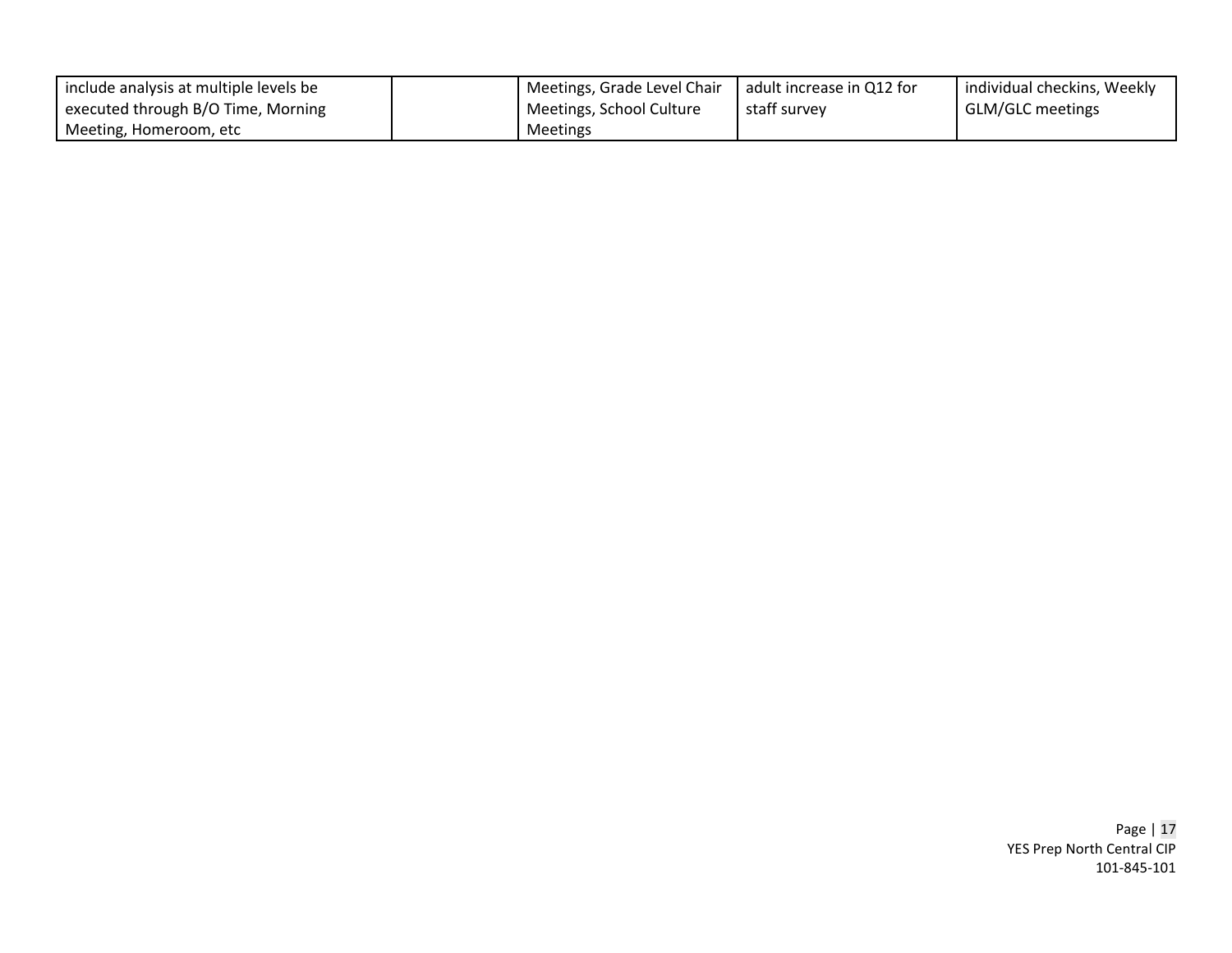| <b>GOAL #5 - Average Daily Attendance</b>        |                                                                                                                                                                                                                                                                                                                                                                                                                                                            |  |  |  |  |  |
|--------------------------------------------------|------------------------------------------------------------------------------------------------------------------------------------------------------------------------------------------------------------------------------------------------------------------------------------------------------------------------------------------------------------------------------------------------------------------------------------------------------------|--|--|--|--|--|
| <b>CNA Focus Areas</b>                           | North Central will maintain a cumulative Average Daily Attendance of 96.5%.                                                                                                                                                                                                                                                                                                                                                                                |  |  |  |  |  |
| <b>CNA Strengths</b>                             | We implemented a regular attendance committee meeting to address students who had regular attendance issues and our ops<br>coordinator communicated attendance daily with staff and regulalry with members of the leadership team. The increased<br>collaboration with the student support team (Deans of Students in middle and high school and our Director of Student Support) are<br>key areas of strength we will continue for the 20-21 school year. |  |  |  |  |  |
| <b>CNA Needs or</b><br><b>Challenges</b>         | Navigating in-person and virtual environments, along with potential for illness due to COVID, will prove to be challenges with<br>attendance this year.                                                                                                                                                                                                                                                                                                    |  |  |  |  |  |
|                                                  | Determining plans to invest students and families who are truant has proven to be challenging.<br>Providing resources, instructional<br>delivery options, and incentives have had little impact for our top 1-3% of truant students.                                                                                                                                                                                                                       |  |  |  |  |  |
| <b>Systemwide Strategic</b><br><b>Priorities</b> | 1. Deeply engage the students, families, and communities we serve.                                                                                                                                                                                                                                                                                                                                                                                         |  |  |  |  |  |
| <b>TEA Strategic</b><br><b>Priorities</b>        | NA.                                                                                                                                                                                                                                                                                                                                                                                                                                                        |  |  |  |  |  |

<span id="page-17-0"></span>

| <b>Strategies / High Impact Actions</b>                                                                                                                     | <b>Staff</b><br><b>Responsible</b> | <b>Resources Needed</b>                                                                                          | <b>Baseline Data &amp; Monitoring</b><br><b>Sources</b> | <b>Timeline</b>                                       |
|-------------------------------------------------------------------------------------------------------------------------------------------------------------|------------------------------------|------------------------------------------------------------------------------------------------------------------|---------------------------------------------------------|-------------------------------------------------------|
| Communication to Leadership and<br>Parents/Families about daily<br>tardies/absences                                                                         | Leslie Villegas                    | Calls, letters, and meetings<br>along with proper<br>documentation with contact<br>information to reach families | Attendance documentation<br>kept on file                | Daily when students are<br>marked absent and/or tardy |
| Attendance committee with SCT and Ops<br>staff to identify and support student truancy<br>concerns and address trends in ADA by<br>student and grade-level. | Marco Estrada                      | Time set aside to meet<br>consistently about<br>attendance                                                       | Daily ADA records                                       | Ongoing                                               |
| Communication to staff showing daily<br>attendance percentages and students<br>marked absent.                                                               | Leslie Villegas                    | Working computer systems<br>(ESP, TAC, etc.)                                                                     | Daily email                                             | Daily when students are<br>marked absent and/or tardy |